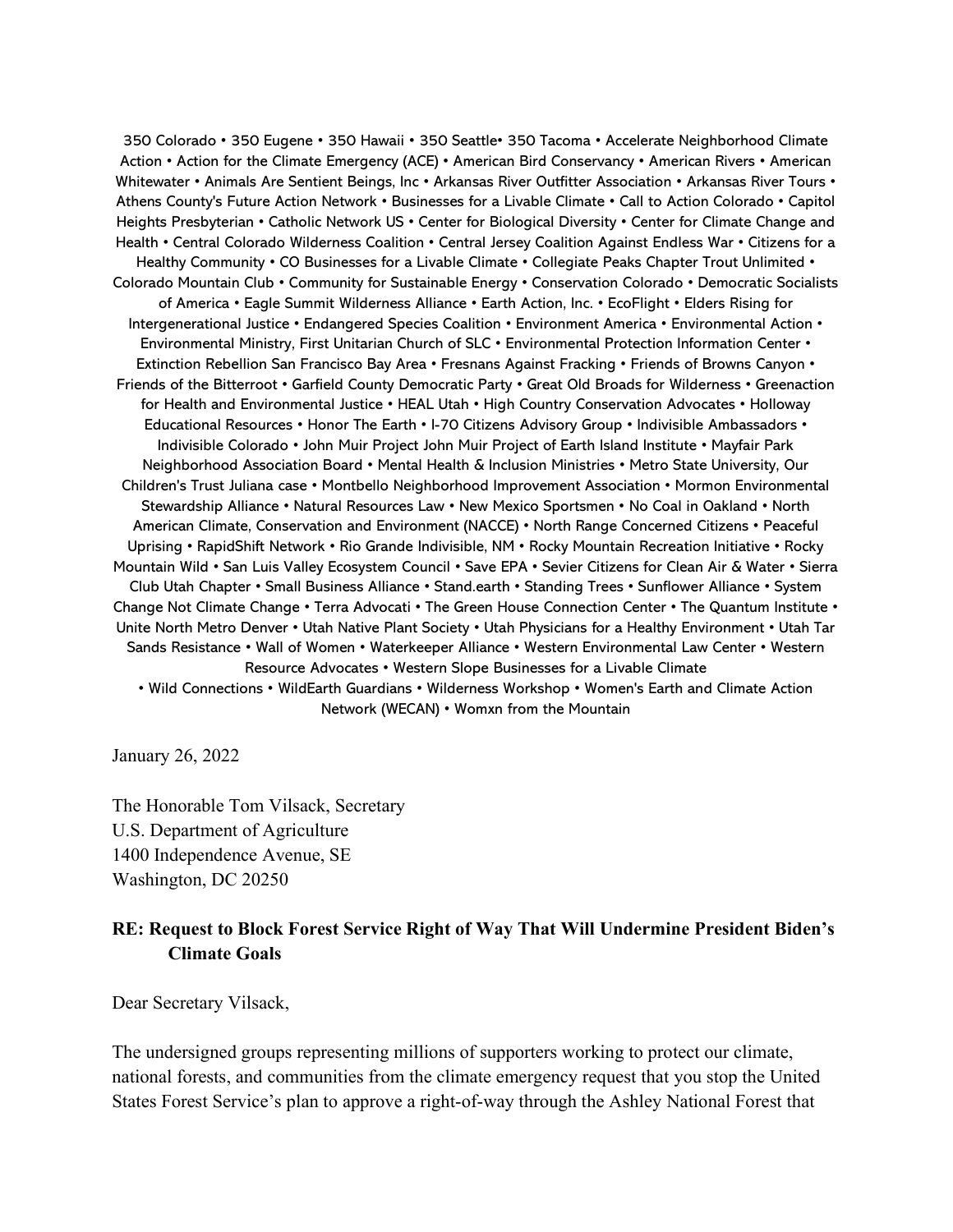would enable construction of the proposed Uinta Basin Railway resulting in a quadrupling of fossil fuel extraction in the Uinta Basin and degrading a National Forest roadless area. The Forest Service deadline for resolving our objections to the draft record of decision is March 5, 2022.

This new railway and the oil trains it will facilitate, will cause 53 million tons of carbon pollution a year to be emitted into the atmosphere, equal to six dirty coal plants, and otherwise do tremendous harm to the environment, including increasing the risk of oil train and climate driven wildfires.

The stated purpose of the railway and the financial basis for it, is to quadruple fossil fuel extraction in Utah's Uinta Basin from the current level of 80,000 barrels per day, to 350,000 barrels per day. Further, because the proposed rail line is intended to transport crude oil to Gulf Coast refineries, the project will adversely affect disproportionately impacted communities already exposed to particularly elevated levels of air and water pollution.

Many of the undersigned organizations have communicated our concerns to the United States Forest Service prior to issuing draft approval of the right of way, including to the Ashley National Forest Supervisor, and Forest Service Chief Randy Moore.

We were astonished by Chief Moore's response letter to us in support of the project that characterized the railway as comporting with President Biden's Executive Order 14008 concerning the climate crisis. Specifically Chief Moore wrote that: "The Forest Supervisor determined the proposed use of the project is in the public interest and supports President Joseph R. Biden's policies outlined in Executive Order 14008 to rebuild our infrastructure for a sustainable economy."

Chief Moore is incorrect—the Uinta Basin Railway directly conflicts with the President's order.

Executive Order 14008, "Tackling the Climate Crisis at Home and Abroad" sets as U.S. policy the goal of "significant short-term reductions in greenhouse gas emissions and net-zero global emissions by mid-century or before." To that end, President Biden has set a goal to reduce U.S. emissions by 50-52% from 2005 levels by 2030, just eight years away. Section 213 of E.O. 14008 further states that the administration "shall take steps, consistent with applicable law, to ensure that Federal infrastructure investment reduces climate pollution, and to require that Federal permitting decisions consider the effects of greenhouse gas emissions and climate change." And, section 201, of E.O. 14008, further states that "It is the policy of my Administration to organize and deploy the full capacity of its agencies to combat the climate crisis to implement a Government –wide approach that reduces climate pollution in every sector of the economy...).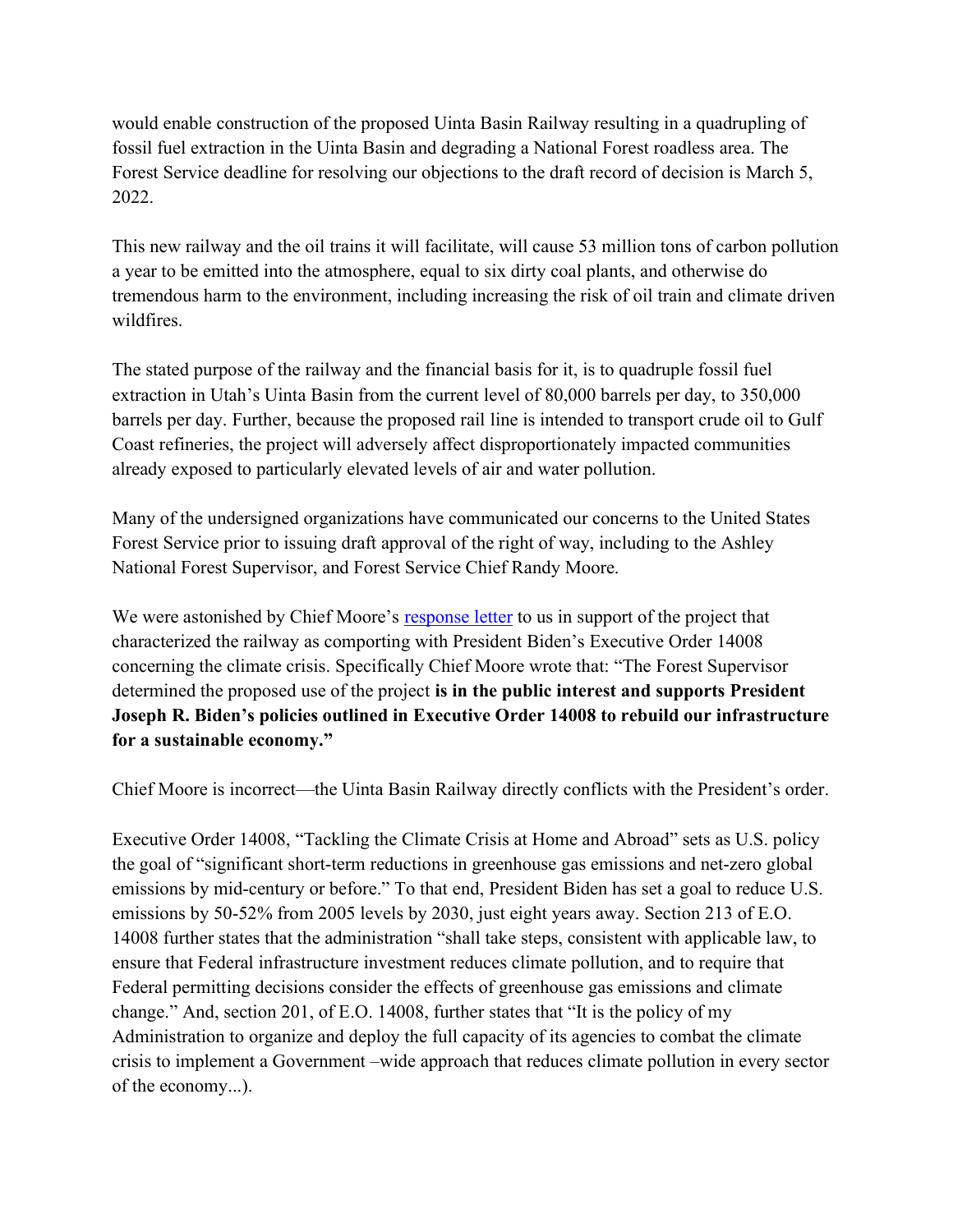Contrary to E.O. 14008, the intended purpose and stated goal of the railway is to increase fossil fuel extraction on public lands in the Uinta Basin. Increased drilling and extraction the railway seeks to induce will boost greenhouse pollution at every step in the process: from extraction, to transportation, to refining, to combustion. The infrastructure investment solely enabled by the issuance of this discretionary right-of-way thus contradicts the President's stated climate policy.

In addition to worsening the climate crisis, the railway would cause irreversible environmental damage. According to the environmental analysis that the Forest Service relies on, the Uinta Basin Railway would alter more than 400 Utah streams and strip bare or build on 10,000 acres of wildlife habitat, including areas on Forest Service land designated as "crucial" habitat for bighorn, deer, and elk. In Emma Park, a remote sagebrush valley known to birdwatchers, bulldozers and train traffic would drive imperiled greater sage grouse out of their mating and nesting grounds and, it is feared, wipe them out from the region. Virtually the entirety of the railway on the Ashley National Forest, totaling 12 miles, would be built in an inventoried roadless area protected by the Roadless Area Conservation Rule, and according to the Forest Service, degrade roadless area values by building five bridges and blasting three tunnels up to 2100 feet wide.

The railway will also inflict harm downstream where the trains would be headed through Colorado to Gulf Coast refineries at a time when western states are reeling from drought, wildfires and pollution caused by the climate emergency. Federal documents show that 672 to 1,809 oil trains each carrying approximately 642 barrels of crude oil would leave the Uinta Basin each year. These trains would increase the risk of fires and oil spills along the route through Colorado, including the vulnerable Colorado River corridor. The western slope of the Rocky Mountains in Colorado would likely experience increased ozone pollution resulting from increased fossil fuel production drifting into Colorado from the neighboring Uinta Basin.

The harm from this proposed railway will exacerbate the climate emergency, increase the risk of wildfires and oil spills, put pressure on our already strained rail system and increase pollution while undermining President Biden's goals to address the climate crisis.

We therefore, respectfully request that you protect the public interest by instructing the Forest Service to reject the proposed right-of-way through the Ashley National Forest.

Sincerely,

| Randi Spivak          | Center for Biological Diversity |
|-----------------------|---------------------------------|
| Micah Parkin          | 350 Colorado                    |
| Patricia Hine         | 350 Eugene                      |
| <b>Sherry Pollack</b> | 350 Hawaii                      |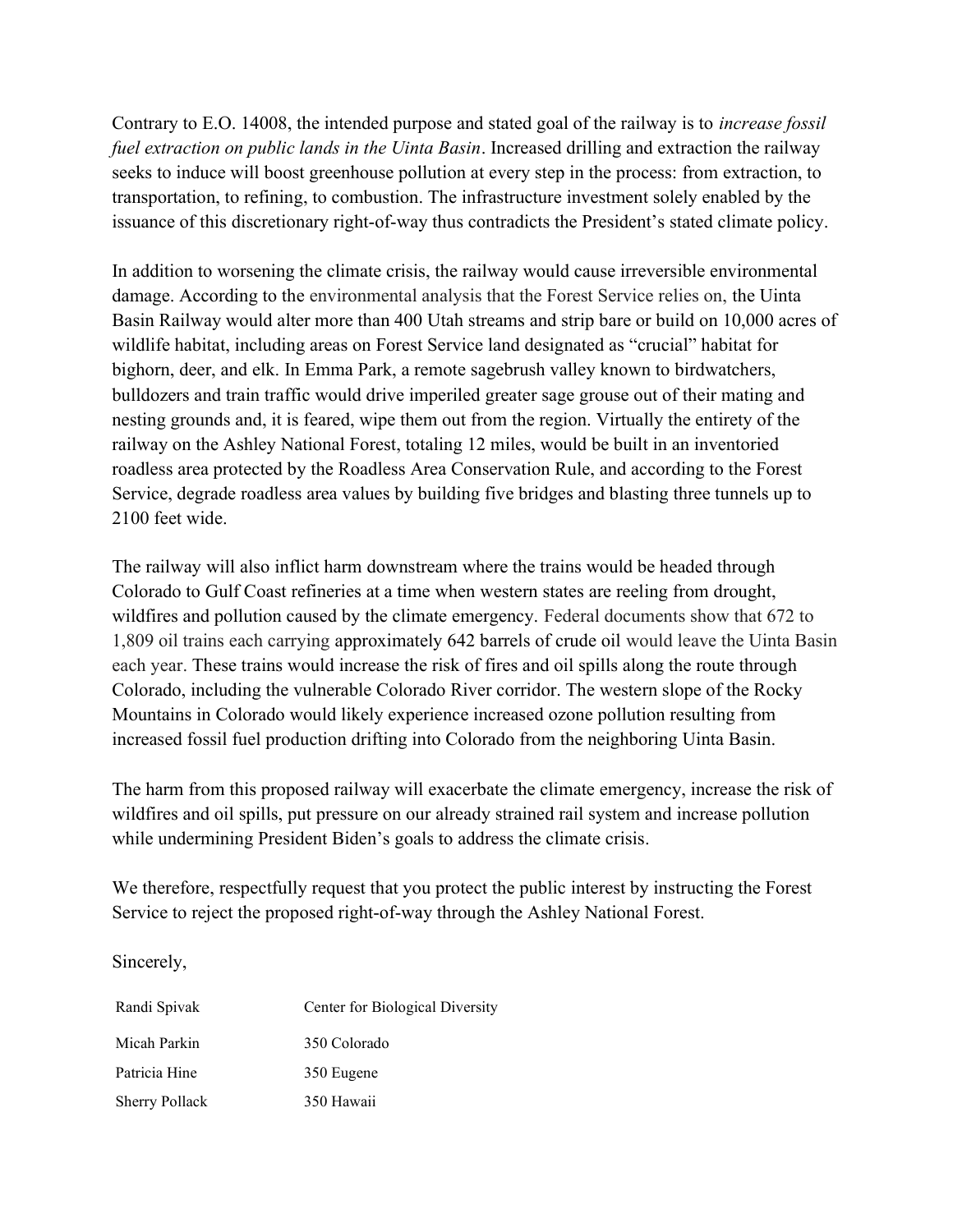| Selden Prentice            | 350 Seattle                                      |
|----------------------------|--------------------------------------------------|
| Daniel Villa               | 350 Tacoma                                       |
| Honorable Jackie Biskupski | 35th Mayor of Salt Lake City                     |
| Karen Bueno                | Accelerate Neighborhood Climate Action           |
| Maayan Cohen               | Action for the Climate Emergency (ACE)           |
| Steve Holmer               | American Bird Conservancy                        |
| Michael Fiebig             | American Rivers                                  |
| Kestrel Kunz               | American Whitewater                              |
| Sarah Stewart              | Animals Are Sentient Beings, Inc                 |
| Bob Hamel                  | Arkansas River Outfitter Association             |
| <b>Billy Marquis</b>       | Arkansas River Tours                             |
| Heather Cantino            | Athens County's Future Action Network, acfan.org |
| Marie Venner               | Businesses for a Livable Climate                 |
| Marie Venner               | Call to Action Colorado                          |
| Mark Meeks                 | Capitol Heights Presbyterian                     |
| Stefanie Klass             | Catholic Network US                              |
| Randi Spivak               | Center for Biological Diversity                  |
| Linda Rudolph              | Center for Climate Change and Health             |
| John Stansfield            | Central Colorado Wilderness Coalition            |
| Sid Madison                | Central Jersey Coalition Against Endless War     |
| Natasha Leger              | Citizens for a Healthy Community                 |
| Jim Smith                  | CO Businesses for a Livable Climate              |
| Karen Dils                 | Collegiate Peaks Chapter Trout Unlimited         |
| Julie Mach                 | Colorado Mountain Club                           |
| Scott Denning              | Colorado State University                        |
| Fred Kirsch                | Community for Sustainable Energy                 |
| Luke Schaffer              | <b>Conservation Colorado</b>                     |
| Clayton Dewey              | Democratic Socialists of America                 |
| Michael Browning           | Eagle Summit Wilderness Alliance                 |
| Earth Action, Inc.         | Earth Action, Inc.                               |
| Jane Pargiter              | EcoFlight                                        |
| Kathy Albury               | Elders Rising for Intergenerational Justice      |
| Tara Thornton              | <b>Endangered Species Coalition</b>              |
| Ellen Montgomery           | <b>Environment America</b>                       |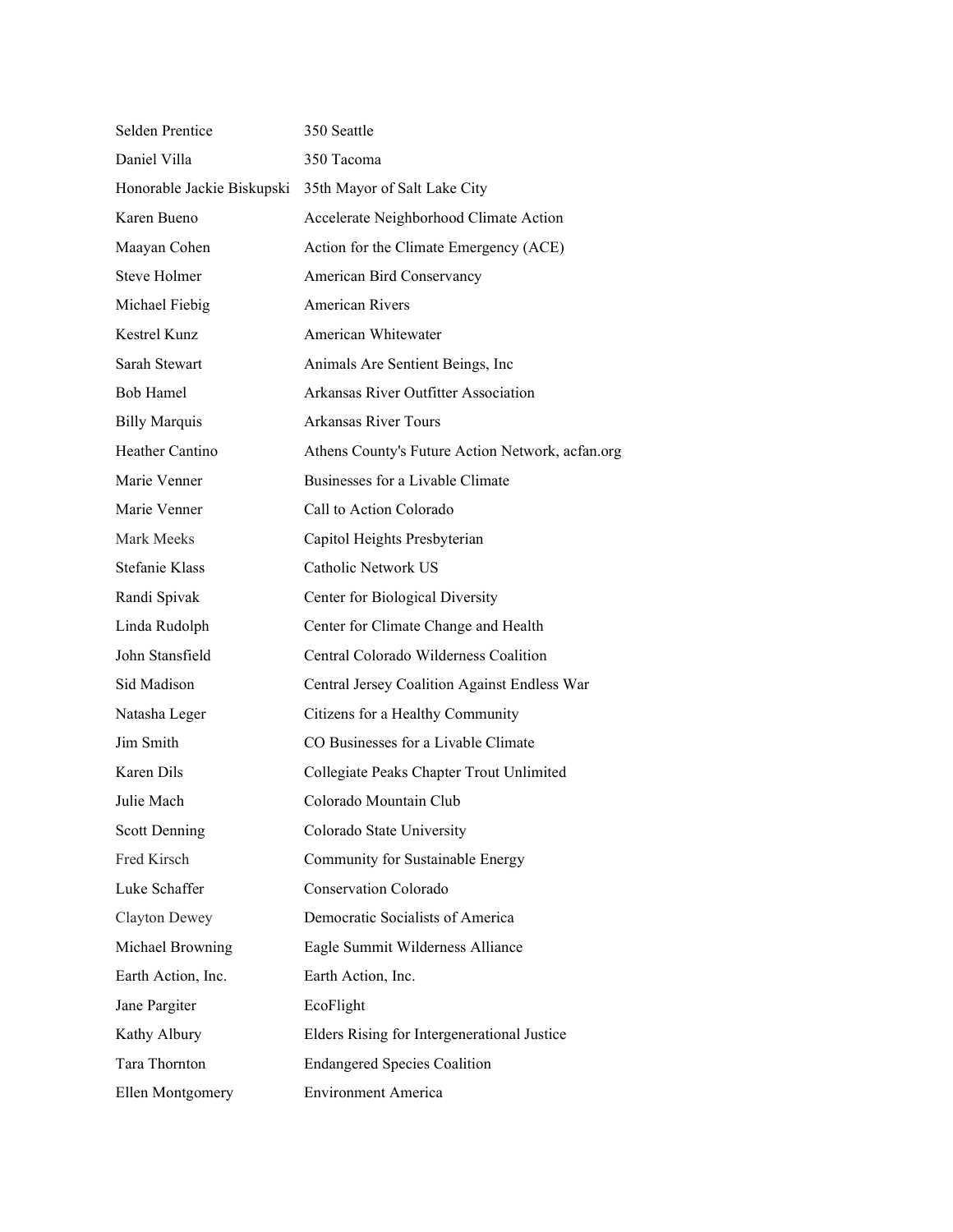| Patrick Kelly-Fischer   | <b>Environmental Action</b>                               |
|-------------------------|-----------------------------------------------------------|
| Joan M. Gregory         | Environmental Ministry, First Unitarian Church of SLC     |
| Thomas Wheeler          | <b>Environmental Protection Information Center</b>        |
| Leah Redwood            | Extinction Rebellion San Francisco Bay Area               |
| Ronald J. Martin, Ph.D. | Fresnans against Fracking                                 |
| Michael Kunkel          | Friends of Browns Canyon                                  |
| Jim Miller              | Friends of the Bitterroot                                 |
| Debbie Bruell           | Garfield County Democratic Party                          |
| Shelley Silbert         | Great Old Broads for Wilderness                           |
| <b>Bradley Angel</b>    | Greenaction for Health and Environmental Justice          |
| Alex Veilleux           | <b>HEAL Utah</b>                                          |
| Matt Reed               | <b>High Country Conservation Advocates</b>                |
| Matt Holloway           | <b>Holloway Educational Resources</b>                     |
| Cheryl Barnds           | Honor The Earth                                           |
| Rachael Lehman          | I-70 Citizens Advisory Group                              |
| Philip Beck             | Indivisible Ambassadors                                   |
| Elizabeta Stacishin     | Indivisible Colorado                                      |
| Jennifer Mamola         | John Muir Project                                         |
| Marie Claire Egbert     | John Muir Project of Earth Island Institute               |
| Debbie Thornburg James  | Mayfair Park Neighborhood Association Board               |
| Amy Petré Hill          | Mental Health & Inclusion Ministries                      |
| Nic Venner              | Metro State University, Our Children's Trust Juliana case |
| <b>Emmett Hobley</b>    | Montbello Neighborhood Improvement Association            |
| Marc Coles-Ritchie      | Mormon Environmental Stewardship Alliance                 |
| Rene Voss               | Natural Resources Law                                     |
| Oscar Simpson           | New Mexico Sportsmen                                      |
| Margaret Rossoff        | No Coal in Oakland                                        |
| Jerry Rivers            | North American Climate, Conservation and Environment      |
| Kristi Douglas          | North Range Concerned Citizens                            |
| Judy Lord               | Peaceful Uprising                                         |
| Cheryl Barnds           | RapidShift Network                                        |
| Oscar Simpson           | Rio Grande Indivisible, NM                                |
| Roz McClellan           | Rocky Mountain Recreation Initiative                      |
| Alison Gallensky        | Rocky Mountain Wild                                       |